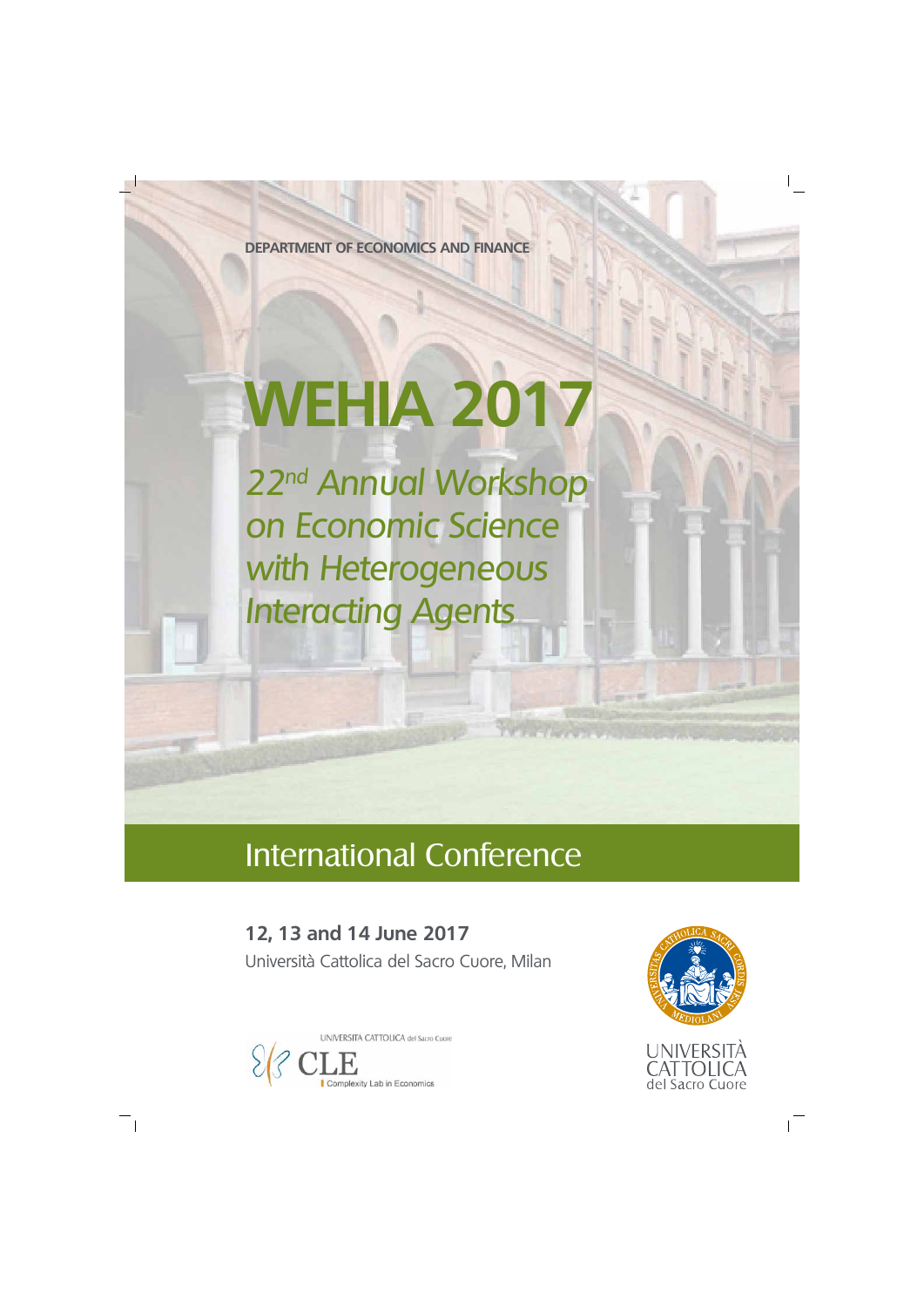#### **WEHIA 2017**

#### **22nd Workshop on the Economic Science with Heterogeneous Interacting Agents**

**Università Cattolica del Sacro Cuore, Milano**

**June 12-14**

**Programme**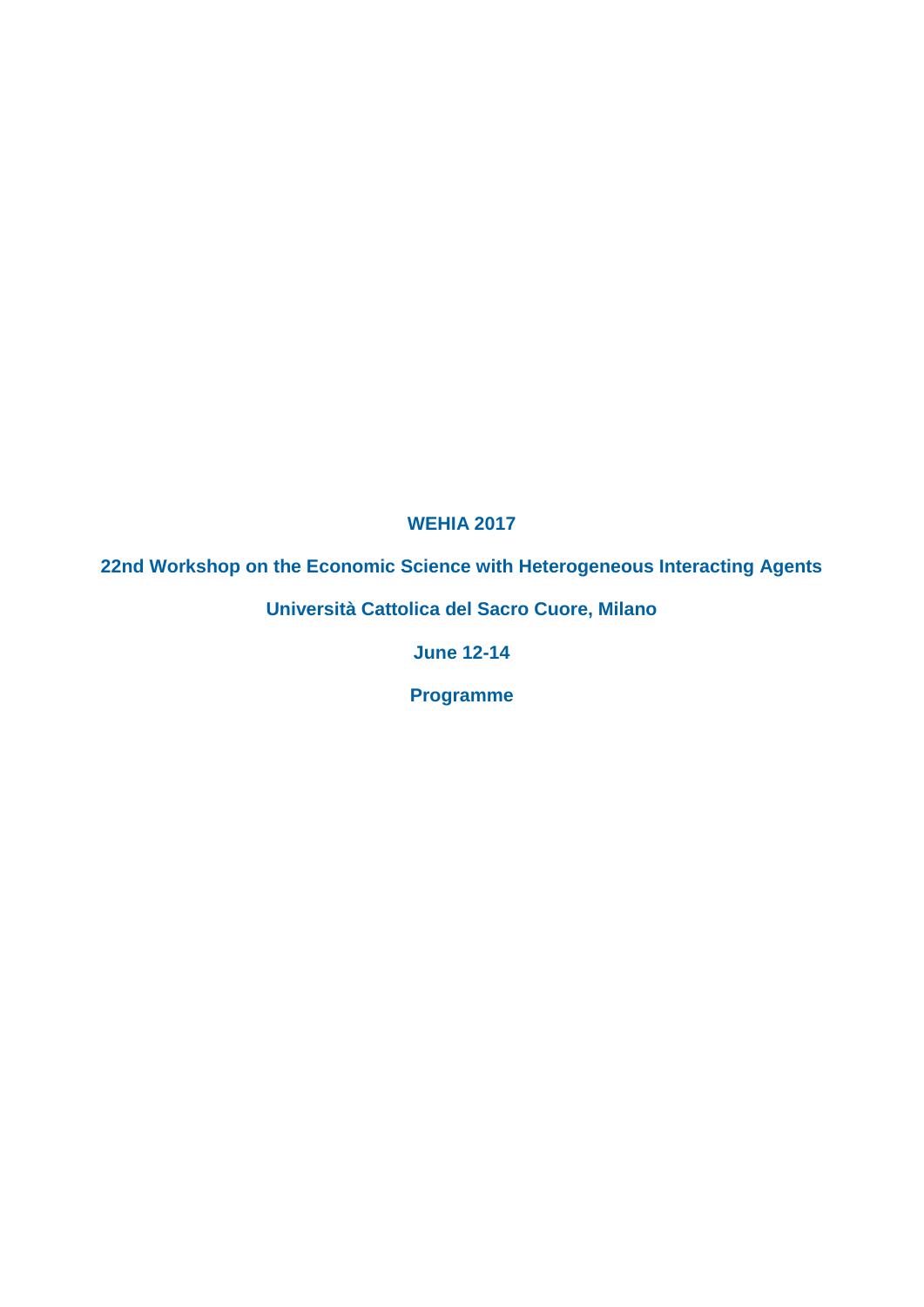#### **All plenary sessions will take place in Room 005-Cripta Aula Magna**

#### **Plenary Speakers**

Cars Hommes, University of Amsterdam Giulia Iori, City University London Franck Portier, Toulouse School of Economics Pontus Rendahl, University of Cambridge

**Coffee breaks, lunches and the welcome cocktail will take place in Giardino di Santa Caterina**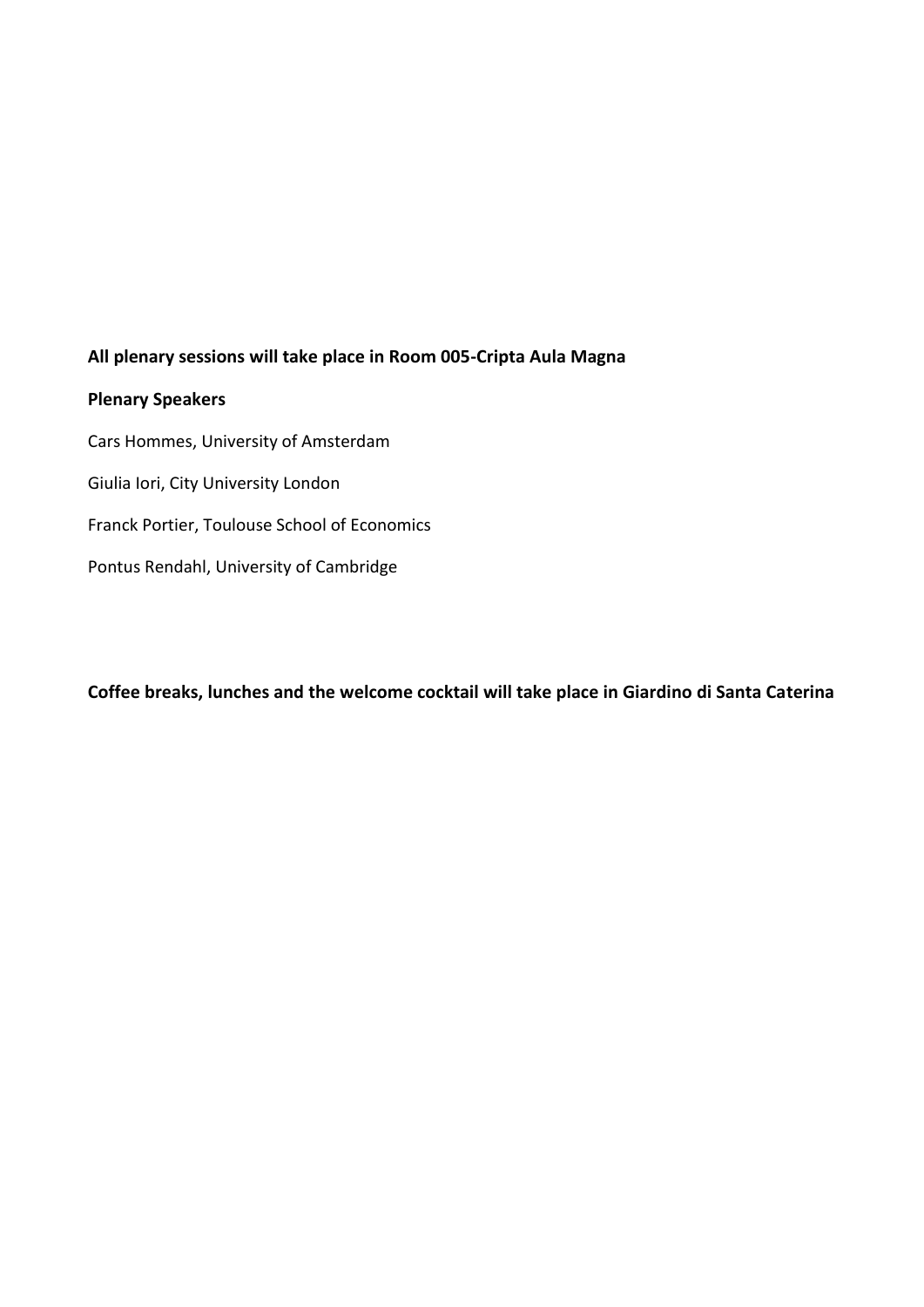|                                    |                                 | Day 1 - 12/06/2017                             |                                                     |
|------------------------------------|---------------------------------|------------------------------------------------|-----------------------------------------------------|
| 14.00 - 15.00                      |                                 |                                                |                                                     |
| <b>PLENARY SESSION</b>             |                                 |                                                |                                                     |
| Giulia Iori                        |                                 |                                                |                                                     |
|                                    |                                 | Interbank lending: networks and rates          |                                                     |
|                                    |                                 | <b>Chair: Domenico Delli Gatti</b>             |                                                     |
|                                    |                                 | $15.00 - 16.20$                                |                                                     |
|                                    |                                 | <b>PARALLEL SESSION 1</b>                      |                                                     |
| A                                  | $\overline{B}$                  | $\mathbf c$                                    | D                                                   |
| <b>Estimation, calibration</b>     | Macroprudential                 | <b>Portfolio decisions</b>                     | <b>Nonlinear dynamics</b>                           |
| and validation 1                   | regulation                      | Room G.114 Bisleti                             | Room G.115 Ruffilli                                 |
| Room G.112 Necchi                  | Room G.113 Meda                 |                                                |                                                     |
|                                    |                                 |                                                |                                                     |
| <b>Sylvain Barde</b>               | <b>Marco Gross</b>              | <b>Giulio Bottazzi</b>                         | <b>Roberto Dieci</b>                                |
| A Multivariate extension of        | <b>Macroprudential Analysis</b> | Relative Performance of                        | Interactions between stock                          |
| the Markov Information             | using an Agent-Based            | Mean-Variance, Kelly and                       | markets and housing                                 |
| Criterion                          | Macroeconomic Model of          | Universal Portfolios in the                    | markets                                             |
|                                    | the Euro Area                   | <b>Equity Markets</b>                          |                                                     |
|                                    |                                 |                                                |                                                     |
| Francesco Lamperti                 | Yoshi Fujiwara                  | <b>Fabio Caccioli</b>                          | Joao Teixeira                                       |
| <b>Agent Based Model</b>           | Propagation of Liquidity        | Analytic solution to                           | Stability of the solutions of                       |
| <b>Calibration using Machine</b>   | Shock on Bank and Trade         | variance optimization with<br>no short-selling | the Solow growth model<br>with time dependent labor |
| <b>Learning Surrogates</b>         | Credits in Japan at             |                                                | growth                                              |
|                                    | <b>Nationwide Scale</b>         |                                                |                                                     |
| Sander van der Hoog                | <b>Arzu Uluc</b>                | <b>Damien Challet</b>                          | <b>Pierre Gosselin</b>                              |
| <b>Empirical validation of the</b> | Macroprudential Policy in       | Wisdom of the institutional                    | A Path Integral Approach                            |
| Eurace@Unibi model                 | an Agent-Based Model of         | crowd                                          | to Economic Systems with                            |
|                                    | the UK Housing Market           |                                                | <b>Mutliple Interacting Agents</b>                  |
|                                    |                                 |                                                |                                                     |
| <b>Gabriele Tedeschi</b>           | Hideaki Aoyama                  | <b>Andreia Dionisio</b>                        | <b>Vincenzo Valori</b>                              |
| (session chair)                    | (session chair)                 | (session chair)                                | (session chair)                                     |
| How banks' strategies              | Challenges in                   | Frontier Markets'                              | On heterogeneity and                                |
| influence financial cycles:        | Macroprudential                 | <b>Efficiency: Mutual</b>                      | stability of large socio-                           |
| an approach to identifying         | <b>Regulation for Bank</b>      | Information and DFA                            | economic systems                                    |
| micro behavior                     | <b>Network Stability</b>        | Analyses                                       |                                                     |
| $16.20 - 16.50$                    |                                 |                                                |                                                     |
| Coffee break                       |                                 |                                                |                                                     |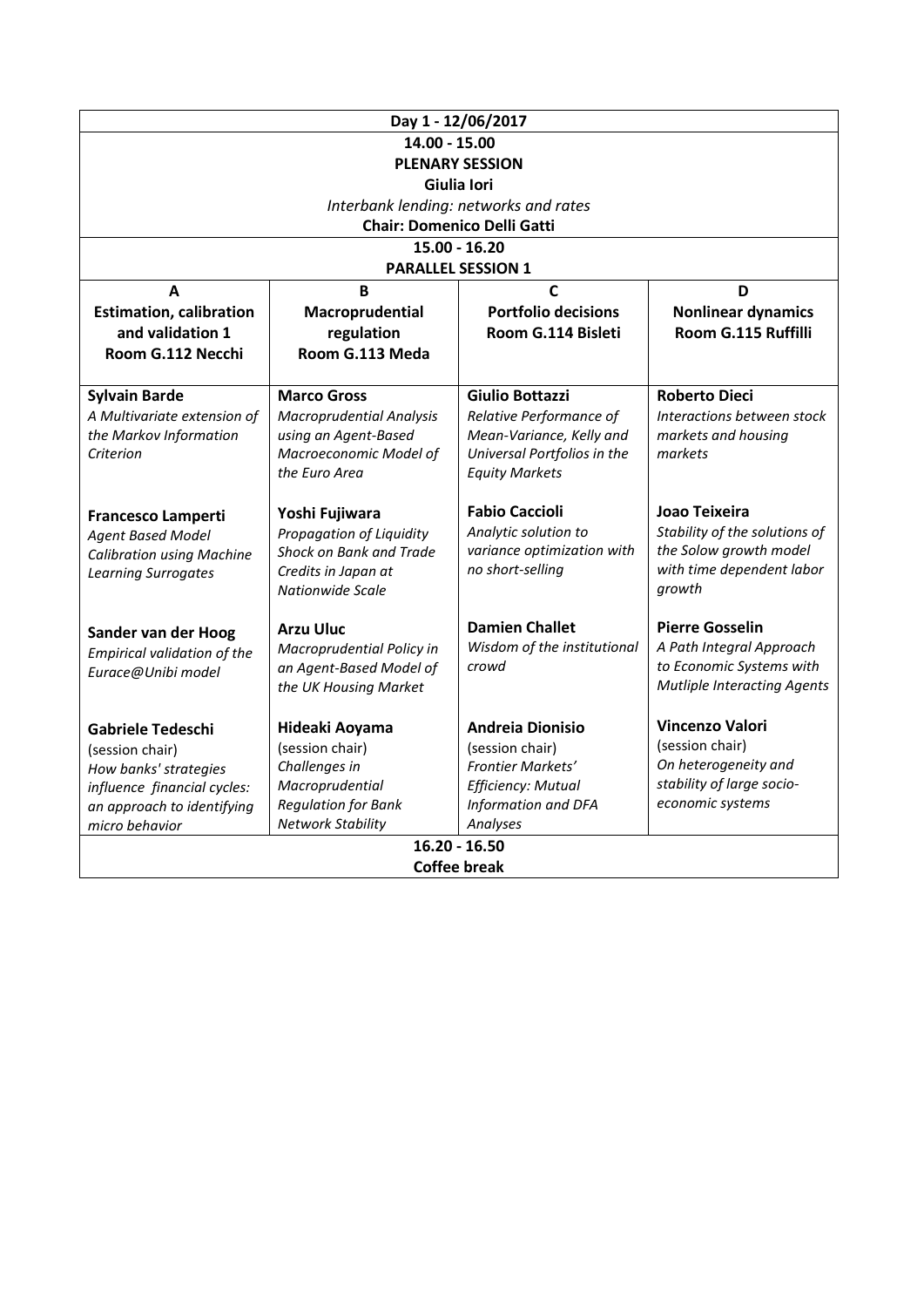| $16.50 - 18.10$<br><b>PARALLEL SESSION 2</b>                                                                                                              |                                                                                                                              |                                                                                                                                      |                                                                                                                                                                                                                                                                                                |
|-----------------------------------------------------------------------------------------------------------------------------------------------------------|------------------------------------------------------------------------------------------------------------------------------|--------------------------------------------------------------------------------------------------------------------------------------|------------------------------------------------------------------------------------------------------------------------------------------------------------------------------------------------------------------------------------------------------------------------------------------------|
| A<br>Labour markets<br>Room G.112 Necchi                                                                                                                  | B<br><b>Macroeconomics 1</b><br>Room G.113 Meda                                                                              | $\mathsf{C}$<br><b>Agent-Based Modelling</b><br>Room G.114 Bisleti                                                                   | D<br><b>Experiments 1</b><br>Room G.115 Ruffilli                                                                                                                                                                                                                                               |
| Giulia Rossello<br>Inequality and hierarchy in<br>faculty hiring networks:<br>evidence from South Africa                                                  | <b>Chiara Punzo</b><br>Money-Financed versus<br><b>Debt-Financed Fiscal</b><br><b>Stimulus with Borrowing</b><br>Constraints | <b>Ali Hosseiny</b><br>Keynesian or New Classical<br><b>Economics? Network</b><br>Determines Which School<br>is Right                | <b>Steffen Ahrens</b><br>The Stabilizing Role of<br>Forward Guidance: A<br>Macro Experiment                                                                                                                                                                                                    |
| <b>Gerard Ballot</b><br>Introducing a temporary<br>help agency in a labor<br>market : a multi-agent<br>model                                              | <b>Jesper Riedler</b><br>Towards a Microfounded<br>Agent-Based<br>Macroeconomic Model                                        | <b>Dirk Kohlweyer</b><br>Consumer Learning in a<br><b>Market with Capacity</b><br>Constraints                                        | Luba Petersen<br>Coordinating expectations<br>through central bank<br>projections                                                                                                                                                                                                              |
| Masatoshi Murakami<br>(session chair)<br>Does the Widening<br>Coverage of Job Assistance<br>Work Well for Social<br>Inclusion? - An Analysis<br>using ABM | <b>Massimo Ferrari</b><br>(session chair)<br>Cascades along the<br>business cycle                                            | <b>Oliver Richters</b><br>(session chair)<br>Meta Modeling for Agent-<br><b>Based Models based on</b><br><b>Constrained Dynamics</b> | Ekaterina Shakina<br>Withdrawal behaviour of<br>depositors during<br>economic crisis of a bank:<br>An experimental study<br><b>Annarita Colasante</b><br>(session chair)<br>The role of long-term<br>expectations in the stability<br>of the market price:<br><b>Experiment and Simulation</b> |
| 18.30 - 20.00<br><b>Welcome Cocktail</b>                                                                                                                  |                                                                                                                              |                                                                                                                                      |                                                                                                                                                                                                                                                                                                |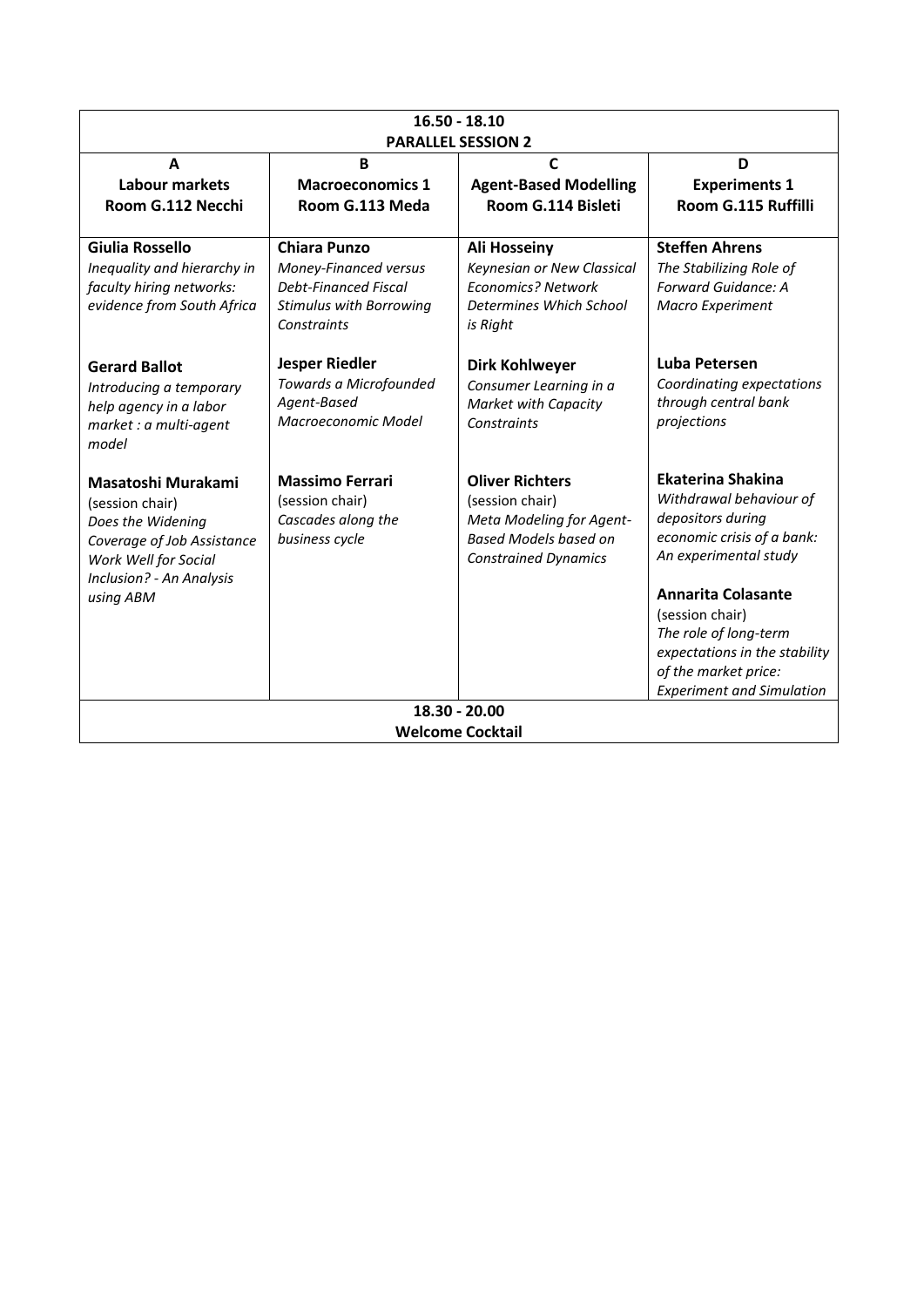| Day 2-13/06/2017                                                                                                                                                        |                                                                                                                        |                                                                                                                                                                                                                                                                                                                                                                   |  |
|-------------------------------------------------------------------------------------------------------------------------------------------------------------------------|------------------------------------------------------------------------------------------------------------------------|-------------------------------------------------------------------------------------------------------------------------------------------------------------------------------------------------------------------------------------------------------------------------------------------------------------------------------------------------------------------|--|
| $9.30 - 10.50$                                                                                                                                                          |                                                                                                                        |                                                                                                                                                                                                                                                                                                                                                                   |  |
| <b>PARALLEL SESSION 3</b>                                                                                                                                               |                                                                                                                        |                                                                                                                                                                                                                                                                                                                                                                   |  |
|                                                                                                                                                                         |                                                                                                                        | D                                                                                                                                                                                                                                                                                                                                                                 |  |
|                                                                                                                                                                         |                                                                                                                        | Open economies                                                                                                                                                                                                                                                                                                                                                    |  |
|                                                                                                                                                                         |                                                                                                                        | Room G.115 Ruffilli                                                                                                                                                                                                                                                                                                                                               |  |
|                                                                                                                                                                         |                                                                                                                        |                                                                                                                                                                                                                                                                                                                                                                   |  |
| <b>Deflating Asset Price</b><br><b>Bubbles with Leverage</b><br><b>Constraints and Monetary</b><br>Policy                                                               | <b>Formation of Multi-Sector</b><br><b>Economies and Trade-</b><br>Credit: Can Banks Amplify<br><b>Contagion Risk?</b> | <b>Giorgio Ricchiuti</b><br>Heterogeneous Firms and<br><b>International Trade: The</b><br>role of Financial Fragility<br>and Monetary Policy                                                                                                                                                                                                                      |  |
| Anita Kopanyi - Peuker<br>Are sunspots effective in a<br>big crowd? - Evidence from<br>a large-scale bank run<br>experiment                                             | Hiroshi lyetomi<br>Interfirm Flow Structure of<br>an Exhaustive Production<br>Network in Japan                         | <b>Alessandro Caiani</b><br>The Effects of Fiscal<br>Targets in a Currency<br>Union: a Multi-Country<br>Agent Based-Stock Flow<br><b>Consistent Model</b>                                                                                                                                                                                                         |  |
| David Kopanyi<br>Prices vs. Returns in<br>Learning-to-Forecast<br>Experiments                                                                                           | Takayuki Mizuno<br>Grasping the distribution<br>route of conflict minerals<br>on global supply chain                   | <b>Emanuele Russo</b><br>Endogenous growth and<br>global divergence in a<br>multi-country agent-based<br>model                                                                                                                                                                                                                                                    |  |
| <b>Tomasz Makarewicz</b><br>(session chair)<br>Experimental study on the<br>effect of nominal price<br>level versus inflation<br>targeting with and without<br>guidance | <b>Duc Luu</b><br>(session chair)<br>Shock Diffusion in the<br><b>European Production</b><br>Network                   | <b>Andrea Teglio</b><br>(session chair)<br>Eurace Open: an agent-<br>based multi-country model                                                                                                                                                                                                                                                                    |  |
|                                                                                                                                                                         |                                                                                                                        |                                                                                                                                                                                                                                                                                                                                                                   |  |
|                                                                                                                                                                         |                                                                                                                        |                                                                                                                                                                                                                                                                                                                                                                   |  |
|                                                                                                                                                                         |                                                                                                                        |                                                                                                                                                                                                                                                                                                                                                                   |  |
|                                                                                                                                                                         |                                                                                                                        |                                                                                                                                                                                                                                                                                                                                                                   |  |
| <b>Pontus Rendahl</b>                                                                                                                                                   |                                                                                                                        |                                                                                                                                                                                                                                                                                                                                                                   |  |
| Uninsurable unemployment risk as a propagator of aggregate fluctuations                                                                                                 |                                                                                                                        |                                                                                                                                                                                                                                                                                                                                                                   |  |
|                                                                                                                                                                         |                                                                                                                        |                                                                                                                                                                                                                                                                                                                                                                   |  |
|                                                                                                                                                                         |                                                                                                                        |                                                                                                                                                                                                                                                                                                                                                                   |  |
|                                                                                                                                                                         |                                                                                                                        |                                                                                                                                                                                                                                                                                                                                                                   |  |
|                                                                                                                                                                         |                                                                                                                        |                                                                                                                                                                                                                                                                                                                                                                   |  |
|                                                                                                                                                                         |                                                                                                                        |                                                                                                                                                                                                                                                                                                                                                                   |  |
|                                                                                                                                                                         |                                                                                                                        |                                                                                                                                                                                                                                                                                                                                                                   |  |
|                                                                                                                                                                         |                                                                                                                        |                                                                                                                                                                                                                                                                                                                                                                   |  |
|                                                                                                                                                                         | B<br><b>Experiments 2</b><br>Room G.113 Meda<br><b>Guidon Fenig</b>                                                    | $\mathbf c$<br>Network 1<br>Room G.114 Bisleti<br>Andrea Giovannetti<br>10.50 - 11.20<br><b>Coffee break</b><br>11.20 - 12.20<br><b>PLENARY SESSION</b><br><b>Chair: Tiziana Assenza</b><br>12.20 - 13.30<br>Lunch<br>13.30 - 14.30<br><b>PLENARY SESSION</b><br><b>Cars Hommes</b><br>Behavioral & experimental macroeconomics<br><b>Chair: Mauro Napoletano</b> |  |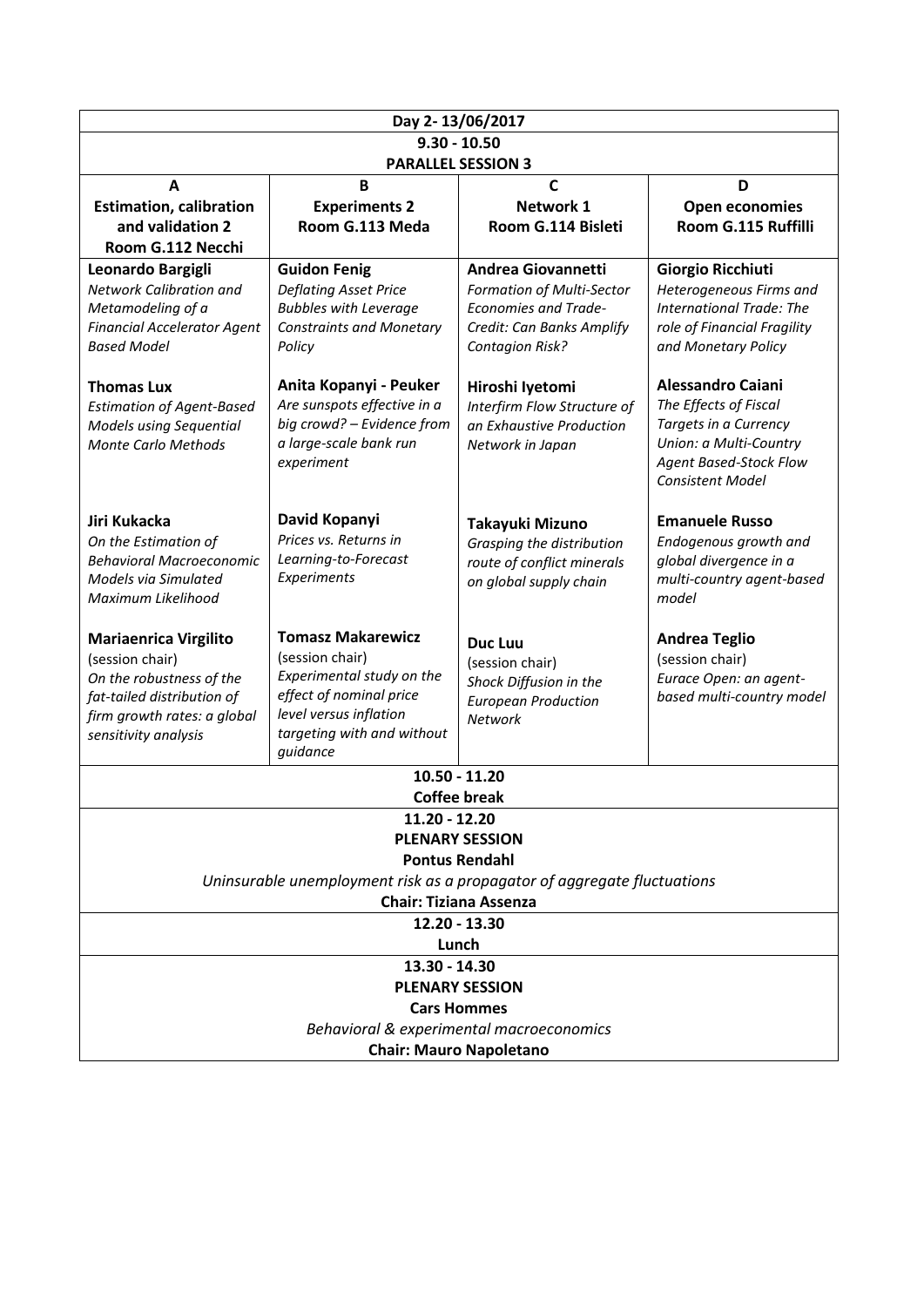| 14.30 - 15.50<br><b>PARALLEL SESSION 4</b>                                                                                                                                                                                    |                                                                                                                                                                                 |                                                                                                                                                                                  |                                                                                                                                                            |
|-------------------------------------------------------------------------------------------------------------------------------------------------------------------------------------------------------------------------------|---------------------------------------------------------------------------------------------------------------------------------------------------------------------------------|----------------------------------------------------------------------------------------------------------------------------------------------------------------------------------|------------------------------------------------------------------------------------------------------------------------------------------------------------|
| A<br><b>Herding behaviour</b><br>Room G.112 Necchi                                                                                                                                                                            | $\mathbf B$<br><b>Macroeconomics 2</b><br>Room G.113 Meda                                                                                                                       | $\mathbf c$<br><b>Microeconomics 1</b><br>Room G.114 Bisleti                                                                                                                     | D<br><b>Climate change</b><br>economics<br>Room G.115 Ruffilli                                                                                             |
| <b>Rong Ma</b><br><b>Index Coupling and Market</b><br>Crash                                                                                                                                                                   | <b>Mariaenrica Virgilito</b><br><b>Causes and Consequences</b><br>of Hysteresis: Aggregate<br>Demand, Productivity and<br>Employment                                            | <b>Sylvain Mignot</b><br>When fish are lemons :<br>Quality uncertainty of<br>bundle of goods and co-<br>existing market<br>mechanisms                                            | Veronika Stolbova<br>The climate-finance macro-<br>network: mapping the<br>exposure of the financial<br>system to climate policy<br>risks in the Euro Area |
| <b>Ladislav Kristoufek</b><br>Herding, minority game,<br>market clearing and<br>efficient markets in a<br>simple spin model<br>framework                                                                                      | <b>Mattia Guerini</b><br>Be patient enough to wait<br>for what you deserve:<br>banks' time horizons,<br>borrowing constraints and<br>the evolution of industries                | <b>Simone Pellegrino</b><br>An Evolutionary Approach<br>to Balance the Equity-<br>efficiency Trade-off in<br><b>Personal Income Taxation</b>                                     | <b>Andrea Roventini</b><br>Faraway, so close: an<br>agent-based model for<br>climate, energy and<br>macroeconomic policy                                   |
| <b>Maria Cristina Recchioni</b><br>Can ants change their<br>opinion? An analytically<br>tractable agent-based<br>herding model                                                                                                | Karolina Safarzynska<br>Behavioral aspects of the<br>rebound effect: the impact<br>of consumer myopia on<br>life-cycle emissions from<br>conventional and electric<br>vehicles  | <b>Davide Radi</b><br>Heterogeneous behavioral<br>rules in quantity-setting<br>oligopolies with bounded<br>rational firms: A spiteful<br>firm plays the Walrasian<br>equilibrium | Paola D'orazio<br>Financing the transition<br>towards a sustainable<br>economy: an ABM<br>approach                                                         |
| <b>Simone Alfarano</b><br>(session chair)<br>Herding behaviour in stock<br>markets                                                                                                                                            | <b>Marco Mazzoli and</b><br><b>Pietro Terna</b><br>(session chair)<br>Business cycle in a<br>macromodel with oligopoly<br>and agents' heterogeneity:<br>an agent-based approach | <b>Jean Paul Rabanal</b><br>(session chair)<br>On the dynamic stability of<br>a price dispersion model<br>using gradient dynamics                                                | <b>Silvano Cincotti</b><br>(session chair)<br>Macroeconomic impacts of<br>green finance: the<br>sustainable transition in<br>the EURACE model              |
| $15.50 - 16.20$<br><b>Coffee break</b>                                                                                                                                                                                        |                                                                                                                                                                                 |                                                                                                                                                                                  |                                                                                                                                                            |
| $16.20 - 17.20$<br>Round Table: Heterogeneity and Non-linear Dynamics: Where do we stand and Where do we go?<br><b>Moderator: Domenico Delli Gatti</b><br>Panelists: Cars Hommes, Giulia Iori, Franck Portier, Pontus Rendahl |                                                                                                                                                                                 |                                                                                                                                                                                  |                                                                                                                                                            |
| 20.00<br><b>Gala Dinner</b>                                                                                                                                                                                                   |                                                                                                                                                                                 |                                                                                                                                                                                  |                                                                                                                                                            |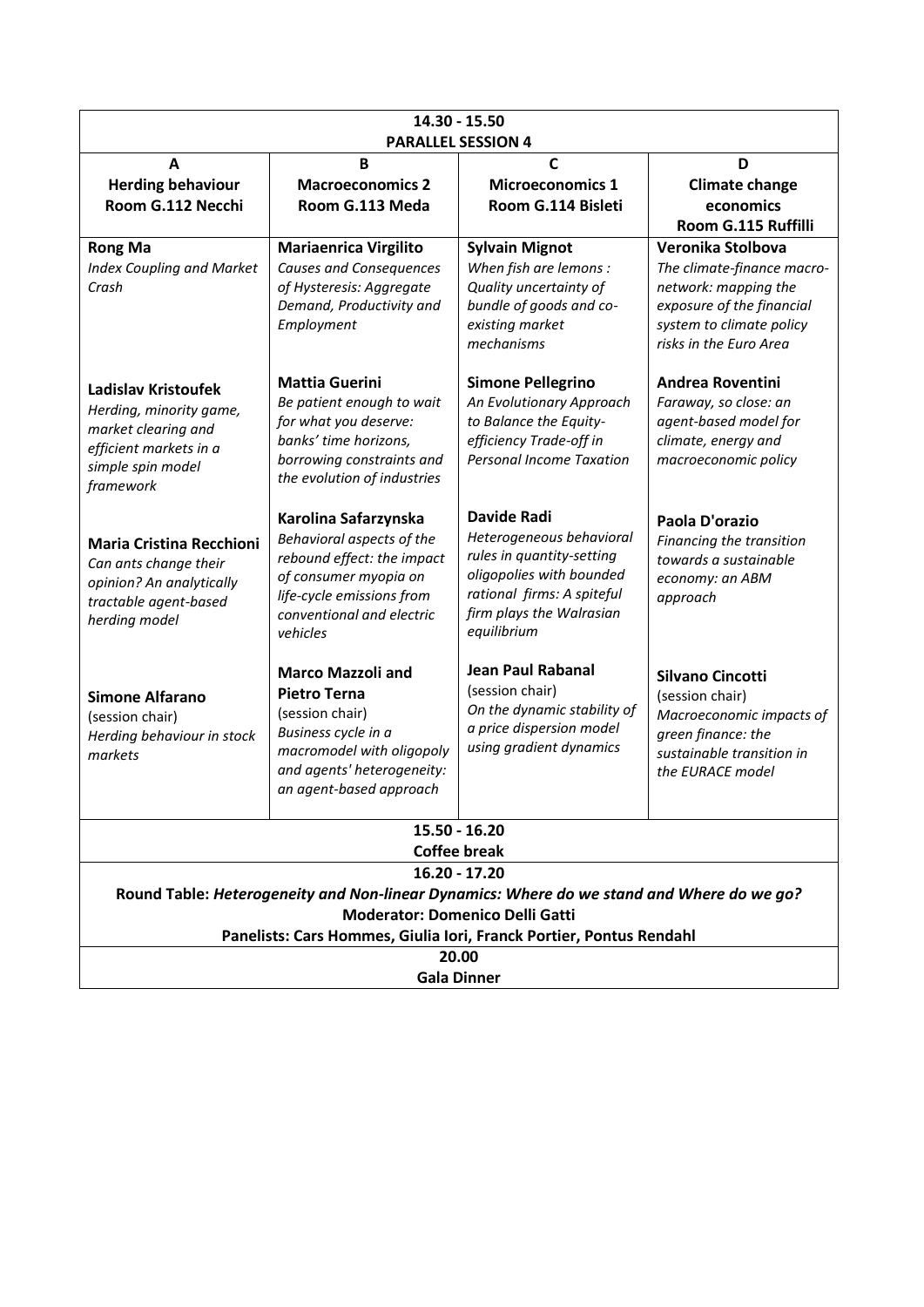| Day 3-14/06/2017                                                                                              |                                                                                                                                          |                                                                                                                                                                   |                                                                                                                                                       |
|---------------------------------------------------------------------------------------------------------------|------------------------------------------------------------------------------------------------------------------------------------------|-------------------------------------------------------------------------------------------------------------------------------------------------------------------|-------------------------------------------------------------------------------------------------------------------------------------------------------|
| $9.30 - 10.50$                                                                                                |                                                                                                                                          |                                                                                                                                                                   |                                                                                                                                                       |
|                                                                                                               |                                                                                                                                          | <b>PARALLEL SESSION 5</b>                                                                                                                                         |                                                                                                                                                       |
| A<br><b>Financial Markets</b><br>Room G.112 Necchi                                                            | B<br><b>Income and wealth</b><br>inequality<br>Room G.113 Meda                                                                           | $\mathsf{C}$<br><b>Network 2</b><br>Room G.114 Bisleti                                                                                                            | D<br><b>Macroeconomics and</b><br>growth<br>Room G.115 Ruffilli                                                                                       |
| Susanna Calimani<br>Simulating Fire-Sales in a<br><b>Banking and Shadow</b><br><b>Banking System</b>          | <b>Matteo Coronese</b><br>Income Inequality, Credit<br>Markets and<br>Macroeconomic Crisis - A<br><b>DSGE</b> approach                   | Yuji Aruka<br>Some new perspectives on<br>the inter-country analysis<br>of the world production<br>system                                                         | <b>Federico Bassi</b><br>Coerced Investments and<br><b>Endogenous Structural</b><br>Change in an Agent-Based<br><b>Stock-Flow Consistent</b><br>Model |
| Soumya Datta<br>Exchange rate dynamics<br>under limited arbitrage<br>and heterogeneous<br>expectations        | <b>Maxime Gueuder</b><br>Wealth Inequality in Macro<br><b>Agent-Based Models</b>                                                         | <b>Hiroyasu Inoue</b><br><b>Propagation of Negative</b><br>Shocks through Firm<br>Networks: Evidence from<br>Simulation on<br>Comprehensive Supply-<br>Chain Data | <b>Marcin Bielecki</b><br>The impact of business<br>cycle fluctuations on<br>aggregate endogenous<br>growth rates                                     |
| <b>Kenta Yamada</b><br>Relationships between<br>market impact<br>characteristics and order<br>book properties | <b>Cyrille Piatecki</b><br>Matching dynamics and<br>inequality in a multi-agents<br>labor market setting                                 | <b>Athanasios Lapatinas</b><br>The role of networks in<br>firms' multi-characteristics<br>competition and market-<br>share inequality                             | <b>Anna Maria Variato</b><br>Unemployment and<br>Growth in a Top Down and<br><b>Bottom-Up Perspective</b>                                             |
| <b>Alessio Biondo</b><br>(session chair)<br>Order book modeling and<br>financial stability                    | <b>Philipp Harting</b><br>(session chair)<br>On the Effects of Social<br>Influence and Wage<br><b>Expectations on Wage</b><br>Inequality | <b>Fabio Vanni</b><br>(session chair)<br>Endogenous money in a<br>dynamic network<br>formation model with VaR<br>constraints                                      | <b>Tommaso Ciarli</b><br>(session chair)<br>Structural Change and<br><b>Growth Regimes</b>                                                            |
| $10.50 - 11.20$                                                                                               |                                                                                                                                          |                                                                                                                                                                   |                                                                                                                                                       |
| <b>Coffee break</b><br>11.20 - 12.20                                                                          |                                                                                                                                          |                                                                                                                                                                   |                                                                                                                                                       |
| <b>PLENARY SESSION</b>                                                                                        |                                                                                                                                          |                                                                                                                                                                   |                                                                                                                                                       |
| <b>Franck Portier</b>                                                                                         |                                                                                                                                          |                                                                                                                                                                   |                                                                                                                                                       |
| Putting the cycle back into business cycle analysis                                                           |                                                                                                                                          |                                                                                                                                                                   |                                                                                                                                                       |
| <b>Chair: Thomas Lux</b><br>12.20 - 13.30                                                                     |                                                                                                                                          |                                                                                                                                                                   |                                                                                                                                                       |
| Lunch                                                                                                         |                                                                                                                                          |                                                                                                                                                                   |                                                                                                                                                       |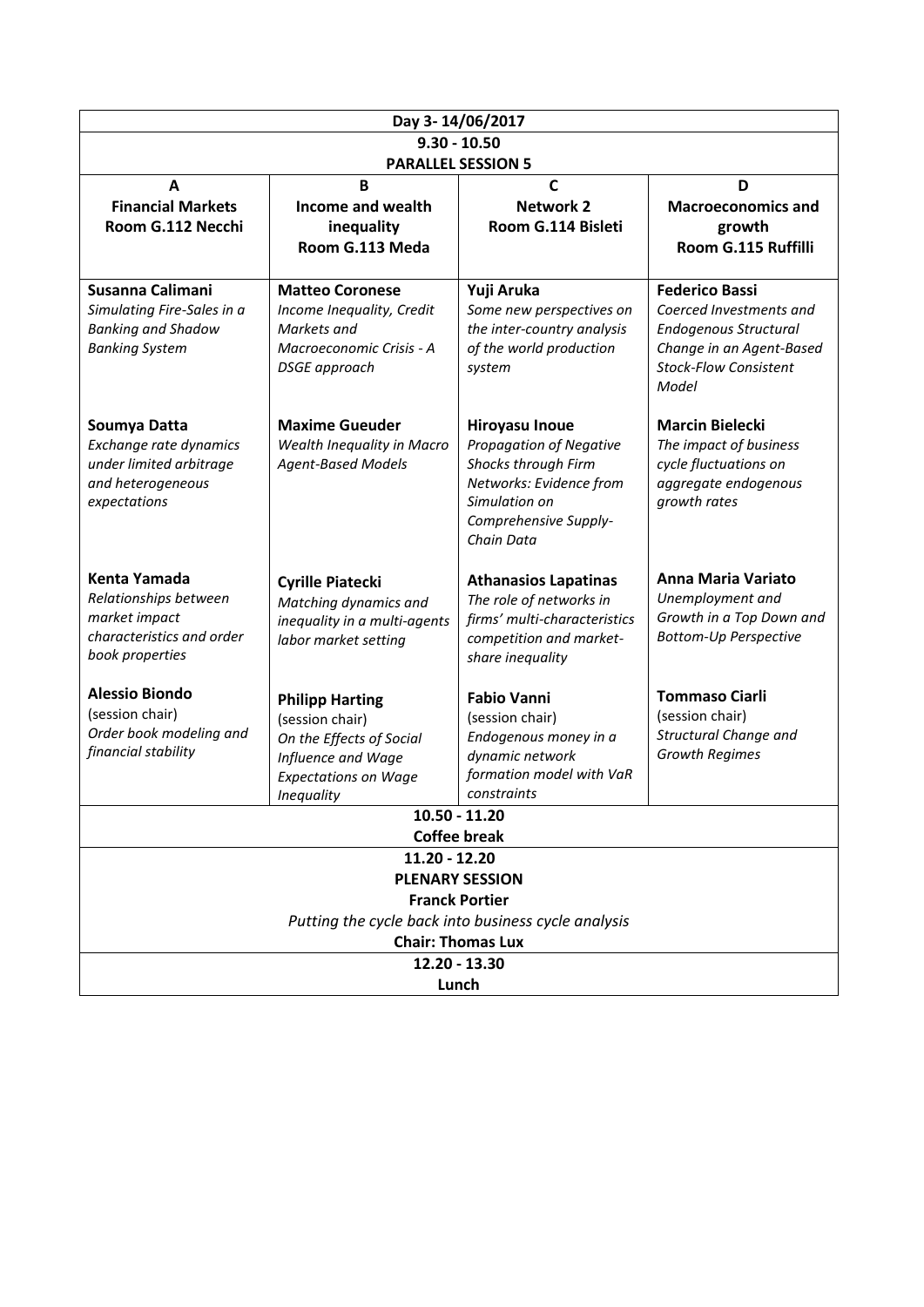| 13.30 - 14.50<br><b>PARALLEL SESSION 6</b>                                                                                                                                                              |                                                                                                                                                                         |                                                                                                                          |                                                                                                                                              |
|---------------------------------------------------------------------------------------------------------------------------------------------------------------------------------------------------------|-------------------------------------------------------------------------------------------------------------------------------------------------------------------------|--------------------------------------------------------------------------------------------------------------------------|----------------------------------------------------------------------------------------------------------------------------------------------|
| A<br><b>Macroeconomics 3</b><br>Room G.112 Necchi                                                                                                                                                       | B<br><b>Financial stability</b><br>Room G.113 Meda                                                                                                                      | $\mathsf{C}$<br><b>Networks and</b><br>information<br>Room G.114 Bisleti                                                 | D<br><b>Microeconomics 2</b><br>Room G.115 Ruffilli                                                                                          |
| <b>Vipin Veetil</b><br>The Effects of Monetary<br>Shocks on the Distribution<br>of Prices                                                                                                               | Rosanna Grassi<br>Directed clustering as a<br>measure of systemic risk: a<br>new perspective                                                                            | <b>Orowa Sikder</b><br>How networks shape fake<br>narratives                                                             | <b>Ariel Wirkierman</b><br>An evolutionary agent-<br>based model of innovation<br>and the risk-reward nexus                                  |
| <b>Stefano Marzioni</b><br>Learning with uncertain<br>inflation target                                                                                                                                  | <b>Wataru Souma</b><br>Anticipating financial<br>crises: elucidation of lead-<br>lag structure of early<br>warning indicators                                           | <b>Matjaz Steinbacher</b><br><b>Opinion Formation with</b><br>Imperfect Agents as an<br><b>Evolutionary Process</b>      | <b>Sabin Roman</b><br>Topology-dependent<br>rationality and quantal<br>response equilibria in<br>structured populations                      |
| <b>Michele Tettamanzi</b><br>E Many Pluribus Unum: A<br><b>Behavioural Macro-</b><br><b>Economic Agent Based</b><br>Model                                                                               | Iryna Veryzhenko<br>Market structure or<br>traders' behavior? An<br>assessment of flash crash<br>phenomena and their<br>regulation based on a<br>multi-agent simulation | <b>Luca Gerotto</b><br>The role of rationally and<br>irrationally grounded<br>expectations in four<br>European countries | Yoshiyuki Arata<br>A Compositional Data<br>Analysis of Market Share<br><b>Dynamics</b>                                                       |
| <b>Lilit Popoyan</b><br>(session chair)<br>Tinbergen revisited:<br>Monetary and Macro-<br>prudential Policy<br>Interactions in a<br>Macroeconomic Agent-<br>based Model with<br><b>Interbank Market</b> | Yuri Biondi<br>(session chair)<br>Interbank credit and the<br>money manufacturing<br>process: A systemic<br>perspective on financial<br>stability                       | <b>Stephan Leitner</b><br>(session chair)<br>An agent-based variant of<br>the standard hidden-action<br>model            | <b>Iqbal Owadally</b><br>(session chair)<br>Cycles in Insurance<br>Markets when Agents are<br>Heterogeneous and<br><b>Boundedly Rational</b> |
| 14.50 - 15.10<br><b>Coffee break</b>                                                                                                                                                                    |                                                                                                                                                                         |                                                                                                                          |                                                                                                                                              |